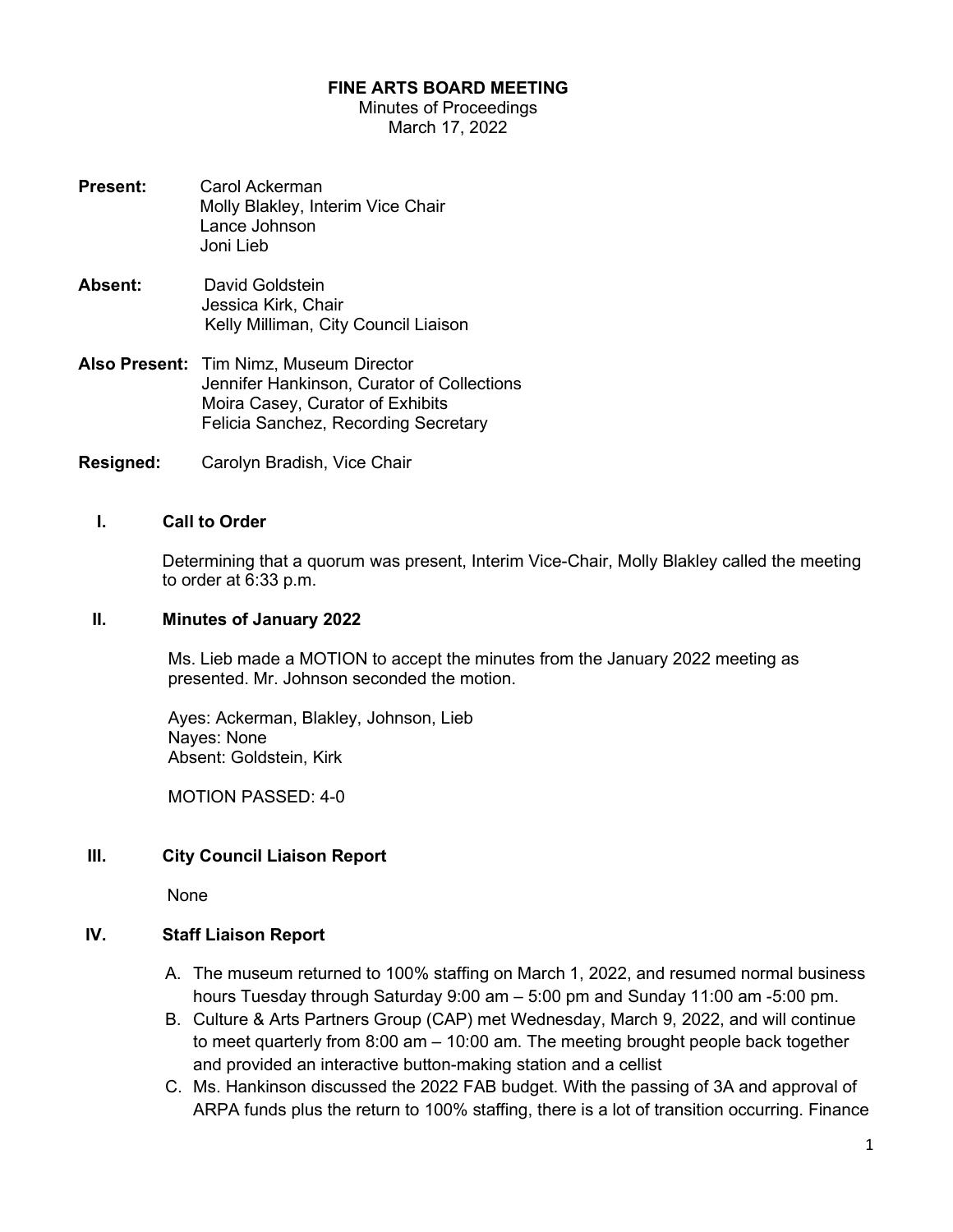has not approved 2021 encumbrance requests. The Conservation budget has been adjusted to pre-pandemic levels and provides an opportunity to use these funds as the FAB sees best.

- D. Patterns of Consumption by Kalliopi Monoyios opens on April 1, 2022, focusing on plastics and recycled materials.
	- a. Thursday, March 31, 2022, opening reception.
	- b. pARTy event with the artist will be held Wednesday, April 27, 5:30 -7:30 pm.
	- c. Kalliopi Monoyios has plans for a second community art project with local youth organizations to collect single-use plastics and design banners to be placed in Ketring Park temporarily to obtain drone photographs.
- E. Danielle Seewalker's art exhibit opening reception is scheduled for Thursday, June 14, 2022.
	- a. Artist talks and pARTy event dates are to be determined.
- F. Collections staff cleaned and tidied the Collections building at the end of January. The cleared space will eventually benefit the Fine Arts Board.
- G. There have been no new acquisitions, art has been offered but identical to items in the current collection, will be holding off for now.
- H. Next meeting, on April 21, 2022, the board will be seating two new members and saying goodbye to Chair, Jessica Kirk.

# V. Committee Reports

# SSP&RD Art Committee

The committee liaison position remains vacant.

# Littleton Arts and Culture Commission

- A. City Council has asked the Arts and Culture Commission to work on a lodging tax of which a percentage will go to fund the arts.
	- a. Appearing before council Tuesday, March 22, 2022, for a study session specifically benefiting arts, culture, and tourism.

# VI. Old Business

- A. Ms. Hankinson presented a PowerPoint with the FAB about envisioning an impactful future and a possible redirection of the role the FAB plays in the arts and culture of the community to better align the FAB's goals and objectives with those of the museum.
- B. Ms. Casey presented the potential format of four exhibits a year that represent and serve a broad range of art, awareness, and cultures.
- C. Mr. Nimz spoke about the upcoming American Alliance of Museum's reaccreditation, previously conducted in 2016. The museum will be updating its strategic plan and the possibility of a redirection of the FAB aligns well with the update.
- D. A discussion amongst the FAB and museum staff to determine the best course of action for the board's future took place.